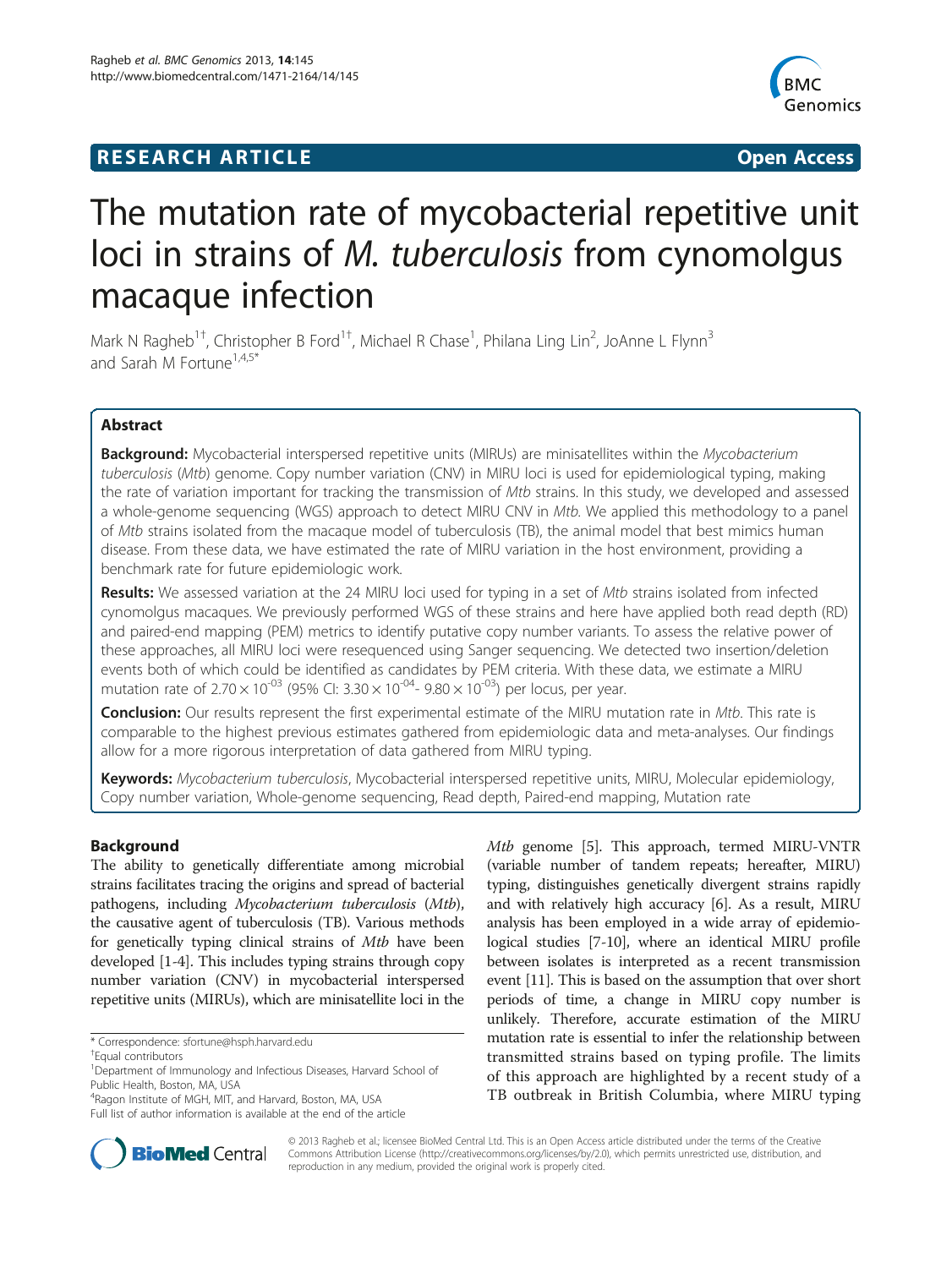identified a single clonal outbreak, yet higher resolution WGS established two separate, simultaneous outbreaks [[12\]](#page-6-0).

Approximating the rate of MIRU CNV based on the profiles of clinical strains has proven to be a challenge. The approaches taken by various groups to estimate a rate have relied primarily on modeling of epidemiological data and meta-analyses [\[13-16](#page-6-0)]. The discrepancies in methodology, loci analyzed, and underlying assumptions between different studies have resulted in estimates ranging over two orders of magnitude. For example, Grant et al. (2008) analyzed copy number changes between Mtb lineages and used previous research estimating the time of the most recent common ancestor between lineages to estimate a MIRU mutation rate, yielding a per locus, per year rate of  $1.05 \times 10^{-5}$ . Reyes and Tanaka (2010) used an infinite alleles model to define a relative rate and then benchmarked this rate against estimates of the IS6110 mutation rate to infer a MIRU mutation rate  $(7.00 \times 10^{-4}$ - $1.50 \times 10^{-2}$ ). More recently, Aandahl et al. (2012) developed a stepwise mutation model for MIRU evolution and utilized Bayesian statistics to estimate the MIRU mutation rate of previously gathered epidemiological data  $(3.55 \times 10^{-3})$ , supporting the estimates provided by Reyes and Tanaka (2010).

Here, we seek to experimentally determine a mutation rate by assessing CNV in Mtb strains isolated from cynomolgus macaques [[17\]](#page-6-0), an animal model of Mtb infection that closely recapitulates the course of human disease [\[18\]](#page-6-0). The genomes from *Mtb* isolated from infected macaques were previously sequenced using the Illumina platform [[17](#page-6-0)]. While protocols on detecting single nucleotide polymorphisms (SNPs) and small insertion/deletions (indels) using Illumina sequencing data are well established, it is less clear how to best determine the copy number in minisatellite loci. As WGS becomes increasingly common in epidemiological studies, the ability to establish MIRU copy number from sequencing data becomes important for the analysis of new WGS data in the context of previously existing typing data.

The length of Illumina reads fails to span the majority of MIRU repeats in a locus, which range from one to five or more repeats of 40–100 basepairs each in Mtb. Thus, short read sequencing cannot capture unique sequence and define copy number. Recently, researchers have utilized read depth (RD), a measure of the density of sequencing reads at each nucleotide in the genome, in order to identify CNV [[19,20\]](#page-7-0). This approach relies on the observation that the absolute number of sequencing reads mapped to a reference genome is proportional to the copy number of a particular strain [[19](#page-7-0)]. However, this approach has been primarily utilized to identify large (> 1 kb) variants in human tandem repeats, and RD has not been successfully applied to assess smaller minisatellite variation in microbes. Similarly, attempts to identify structural variation, including CNV, using mate pair distance have been previously employed in human genome studies [[21-23](#page-7-0)]. This approach, termed pairedend mapping (PEM), utilizes the likely distance between paired reads from Illumina sequencing to identify structural variants. When mapping back to a reference genome, if the distance between paired reads is discordant from the expected value, it is suggestive of CNV relative to the reference genome. PEM has been successfully employed to identify large insertions or deletions. However, bacterial minisatellite CNV produces only small discordances relative to the reference genome which fall within the expected distribution of mate pair distance, making such events difficult to detect.

In this study, we sought to define a WGS methodology useful for identifying MIRU CNV by mapping sequencing reads to a single copy-number reference genome. We validated the WGS analyses by resequencing all MIRU loci via Sanger sequencing, which allowed us to assess the accuracy of using RD and PEM approaches to identify minisatellite variations. We then used our WGS and Sanger resequencing data to estimate a MIRU mutation rate during the course of infection. This rate will help guide the analysis of epidemiological data and provide a preliminary understanding of site-specific mutability in Mtb.

# Results

#### Identifying MIRU CNV's using WGS

We analyzed WGS data from 16 sequenced strains [[17](#page-6-0)] for CNV at 22 of the 24 MIRU loci currently standardized for strain typing [\[6\]](#page-6-0). The remaining two loci showed poor read density and were excluded from this portion of the analysis. We utilized RD and PEM, both of which have been shown to correlate with copy number, to identify MIRU CNV. We hypothesized that any strain containing a MIRU insertion would exhibit an increase in RD and a decrease in mate pair distance relative to the input strain, while a deletion would exhibit decreased RD and increased mate pair distance [[19,20\]](#page-7-0). However, either method is complicated by the inherent limitations of mapping short reads.

Illumina reads corresponding to MIRU regions often cannot be mapped unambiguously. This poses a challenge to identifying MIRU CNV, as it may reduce or alter signal at these loci. Different sequence alignment software packages have attempted to circumvent the challenge of assigning reads that map to multiple sites (termed multi-reads) [\[24](#page-7-0)-[29](#page-7-0)]. Algorithms may discard multi-reads, place all of them at one potential mapping site, or randomly distribute them to multiple mapping sites (for a review of mapping multi-reads see [\[30](#page-7-0)]). We reasoned that directing multi-reads to a single repeat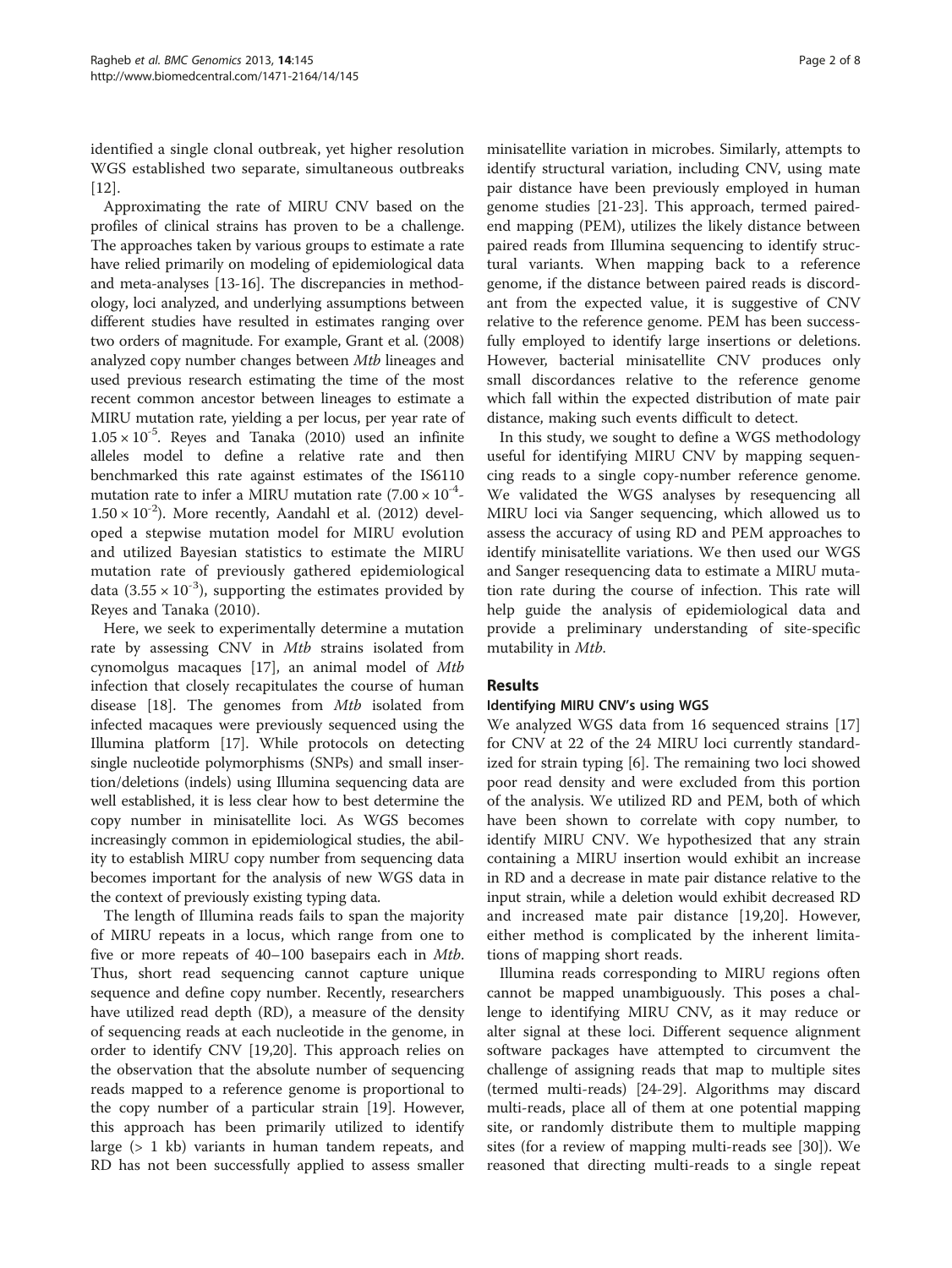<span id="page-2-0"></span>unit in the reference genome would result in more discrete and predictable mapping. Therefore, we sought to reduce ambiguity in mapping repetitive elements by constructing a reference Mtb H37Rv genome with only a single MIRU copy at each locus. This approach resulted in 16 loci with a single MIRU copy and 6 loci with two unique MIRU copies, which we subsequently treated as independent MIRU loci (A and B, where at least 5 SNPs distinguish A & B) for mapping purposes (Table 1). As expected, comparing the average mate pair distance for

Table 1 List of CNVs identified via WGS and Sanger resequencing

| MIRU<br>locus | Read depth candidate Mate pair candidate<br>strains | strains | Copy<br>numbers |
|---------------|-----------------------------------------------------|---------|-----------------|
| $154-A$       | None                                                | None    | 1               |
| $154-B$       | None                                                | None    | $\overline{2}$  |
| 424           | None                                                | None    | $\overline{2}$  |
| 577           | None                                                | None    | $\overline{2}$  |
| 580           | $A-3$                                               | None    | 3               |
| 802           | H-3                                                 | $H-3$   | $3; (H-3 = 4)$  |
| 960-A         | $ -2$                                               | None    | 3               |
| 960-B         | None                                                | None    | 1               |
| 1644          | None                                                | None    | 3               |
| 1955-A        | None                                                | None    | 1               |
| 1955-B        | None                                                | None    | 1               |
| 2059          | None                                                | None    | 1               |
| 2163b         | None                                                | None    | 3               |
| 2165*         | None                                                | None    | 3               |
| 2347          | None                                                | None    | 1               |
| 2401-A        | None                                                | None    | 3               |
| 2401-B        | None                                                | None    | 1               |
| 2461          | None                                                | None    | $\overline{2}$  |
| 2531-A        | None                                                | None    | 1               |
| 2531-B        | None                                                | None    | 1               |
| 2687-A        | None                                                | None    | 1               |
| 2687-B        | None                                                | None    | 1               |
| 2996          | None                                                | $C-1$   | 5               |
| 3007          | None                                                | None    | 3               |
| 3171*         | None                                                | None    | $\overline{2}$  |
| 3192          | $G-3$                                               | $C-1$   | $2; (G-3 = 1)$  |
| 3690          | None                                                | $C-1$   | 5               |
| 4052          | None                                                | None    | 3               |
| 4156          | None                                                | None    | 3               |
| 4348          | None                                                | None    | $\overline{2}$  |

Loci containing asterisks (2165 and 3171) were only analyzed using Sanger sequencing. Bolded strains (H-3 at locus 802 and G-3 at locus 3192) were confirmed insertion and deletion events, respectively, via Sanger resequencing. Discrete copy numbers for each strain were determined by Sanger sequencing. Previous strain notation is used [\[17](#page-6-0)].

reads mapped to the H37Rv genome and the single copy-number genome reveals a significant difference in mapping at the MIRU site  $(p = 1.40 \times 10^{-04})$ ; Table 2, Additional file [1](#page-6-0): Figure 1a, 1b). Mapping differences were restricted to reads at the MIRU, as the average mate pair distance of reads flanking the MIRU region (+/− 100 bp) is not significantly different when comparing the two reference genomes.

After mapping to a single copy-number genome, RD and mate pair distance for each strain were mean normalized at each MIRU locus (+/− 100 bp) in our 16 strain panel. We classified strains which varied two standard deviations (SD) from the mean value for over 60% of a MIRU site as putative variants. To ensure this effect was limited to the MIRU locus, we assessed whether these strains also varied over two SD for more than 20% of the 100 basepair window surrounding the MIRU. Using these requirements, seven putative MIRU variants were identified, three by RD, three by PEM, and one by both approaches (Figure [1](#page-3-0)a, b, Table 1).

In order to assess the validity of the RD and PEM approaches we used Sanger sequencing to quantify the number of MIRU repeats at each of the 24 standard MIRU loci described previously [[6\]](#page-6-0). To improve our estimate of the MIRU mutation rate, we assessed copy number in 17 additional strains isolated from cynomolgus macaques that were experimentally infected with the

|  |  |  |                                         | Table 2 Comparing mean mate pair distance between |
|--|--|--|-----------------------------------------|---------------------------------------------------|
|  |  |  | H37Rv and single copy reference genomes |                                                   |

| <b>Strain</b> | H37Rv<br>(MIRU) | Single copy<br>(MIRU) | H37Rv<br>$(+/- 100 bp)$ | Single copy<br>$(+/- 100 bp)$ |
|---------------|-----------------|-----------------------|-------------------------|-------------------------------|
| $A-1$         | 165             | 128                   | 157                     | 146                           |
| $A-3$         | 188             | 137                   | 178                     | 165                           |
| $B-1$         | 163             | 124                   | 153                     | 142                           |
| $C-1$         | 156             | 120                   | 148                     | 138                           |
| $C-2$         | 206             | 159                   | 190                     | 174                           |
| $E-1$         | 205             | 159                   | 188                     | 173                           |
| $F-1$         | 174             | 161                   | 172                     | 169                           |
| $G-1$         | 157             | 119                   | 147                     | 137                           |
| $G-3$         | 235             | 168                   | 203                     | 177                           |
| $H-2$         | 201             | 159                   | 188                     | 174                           |
| $H-3$         | 199             | 155                   | 184                     | 170                           |
| $ -1$         | 218             | 180                   | 208                     | 193                           |
| $ -2$         | 230             | 187                   | 218                     | 200                           |
| $ -3$         | 223             | 183                   | 204                     | 198                           |
| $ -4$         | 224             | 176                   | 212                     | 193                           |
| $ -6$         | 204             | 157                   | 184                     | 171                           |
| $ -7$         | 202             | 151                   | 182                     | 166                           |

Mean mate pair distance values were calculated for each strain at MIRU locus 3192. Values were gathered for the MIRU coordinates as well as the surrounding (+/100 bp) region.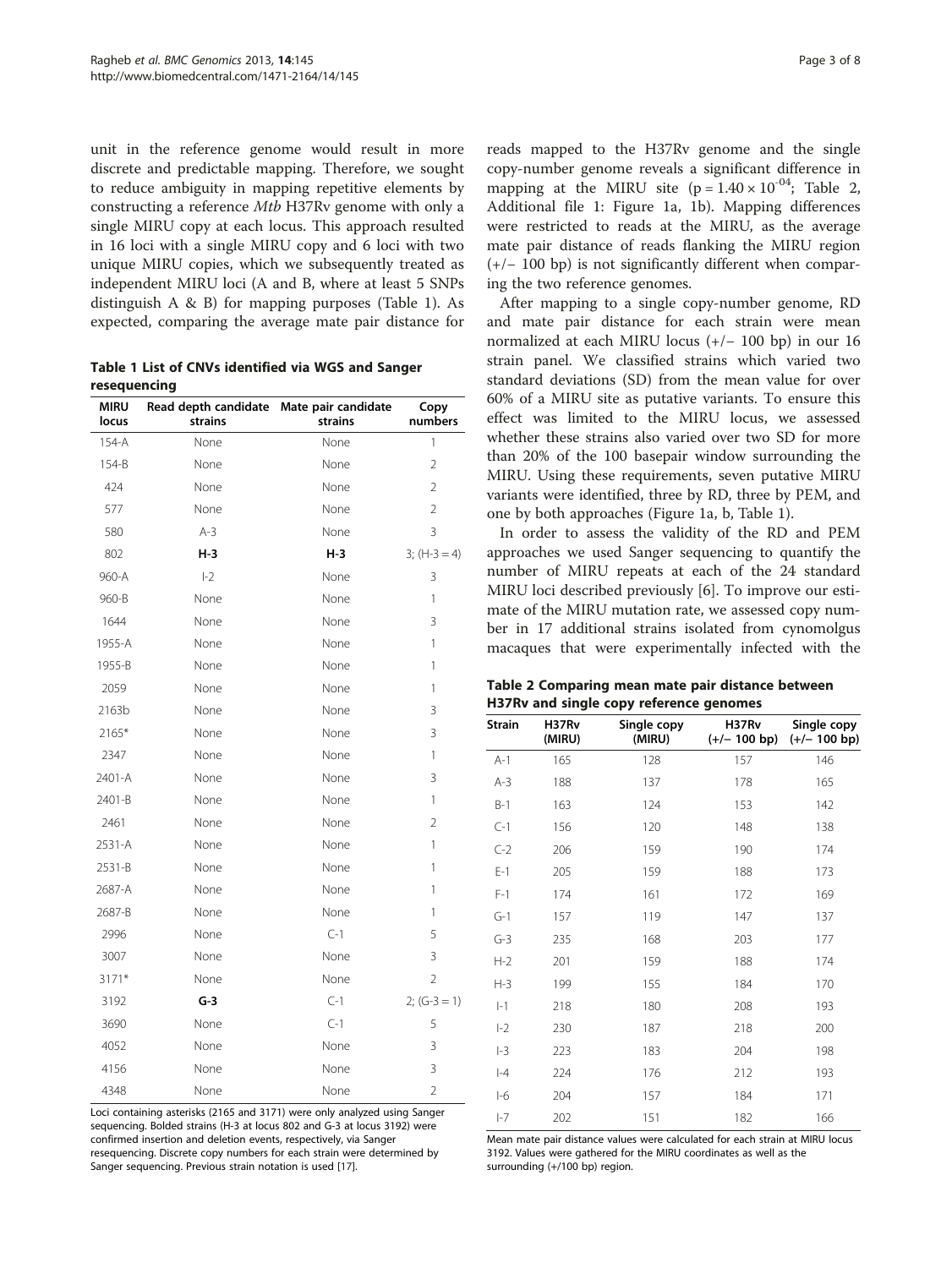<span id="page-3-0"></span>

Mtb strain Erdman. All 33 strains were assessed at the 24-MIRU loci previously described. From the 792 loci sequenced, two of the four putative indels identified by PEM were confirmed, and no new variants were discovered (Table [1\)](#page-2-0). Locus 802 in strain H-3 increased from three to four repeats and was identified by both RD and PEM, and locus 3192 in strain G-3 decreased from two to one copy and was identified solely by PEM.

With the number of repeats at each locus defined by Sanger sequencing, we determined the relationship between MIRU copy number and RD and PEM (Figure 2a, b, Table [1\)](#page-2-0). Our results indicate a strong inverse correlation  $(r^2 = .943)$  between MIRU copy number and mean normalized mate pair distance. Additionally, we find a positive correlation between mean normalized RD and MIRU copy number, though the correlation is weaker ( $r^2 = .490$ ). This is likely a reflection of the variance in read depth across the genome and between strains. This data suggests that PEM more closely correlates with MIRU copy number, consistent with more accurate detection of indels using PEM.

# Estimation of the MIRU mutation rate during the course of disease

We have estimated the per locus, per year, mutation rate by assessing MIRU CNV during the course of infection. The mutation rate,  $\mu_{\text{MIRU}}$ , was calculated based on the number of MIRU indels identified by Sanger sequencing and the length of infection for each macaque, allowing us to estimate a per locus, per unit time rate. The rate

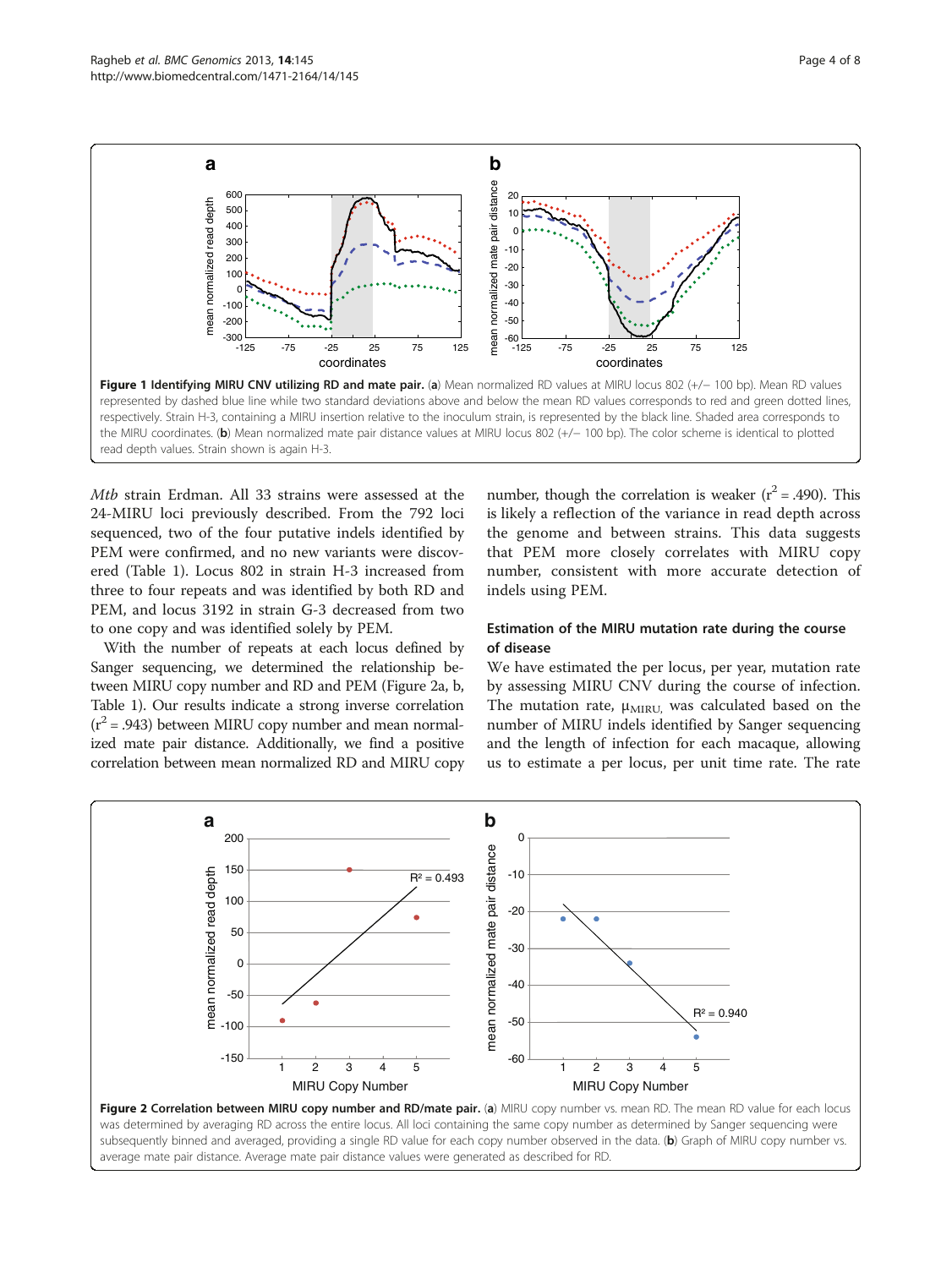was estimated by dividing the total observed CNVs by the total length of infection for each macaque,  $t_{(a-i)}$ , the cumulative number of sequenced isolates per macaque,  $g_{(a-i)}$ , and the cumulate number of MIRU loci sequenced, *l* (methods, equation 1). The MIRU mutation rate of our *l* [\(methods,](#page-5-0) equation [1\)](#page-5-0). The MIRU mutation rate of our *in vivo* isolates was found to be  $2.70 \times 10^{-03}$  per locus, per *in vivo* isolates was found to be  $2.70 \times 10^{-03}$  per locus, per vear (95% CI: 3.30  $\times$  10<sup>-04</sup>, 9.80  $\times$  10<sup>-03</sup>). Our rate is most year (95% CI:  $3.30 \times 10^{-04}$ -  $9.80 \times 10^{-03}$ ). Our rate is most similar to the highest previous estimates derived from epidemiologic data, though the confidence interval overlaps with other estimates (Figure 3, Table 3).

# **Discussion**

Here we have utilized both conventional and nextgeneration sequencing approaches to define the number of copy variants at MIRU loci that arose during the course of macaque infection. Approaches to detect MIRU CNV by Illumina sequencing are increasingly important given the expanding use of WGS in molecular epidemiology. However, mapping ambiguities due to the repetitive nature of MIRU loci complicate copy number assessment by WGS. In this work, we sought to reduce mapping ambiguity and identify CNV in *Mtb* by mapping to a single copy-number genome. Sequencing technologies have advanced since the sequencing of these strains, and longer reads with less coverage variability may improve specificity in future work [\[31,32\]](#page-7-0). Additionally, it is thought that variability in both RD and



|  |  | Table 3 Values of published MIRU mutation rates |  |  |  |
|--|--|-------------------------------------------------|--|--|--|
|--|--|-------------------------------------------------|--|--|--|

| Author                           | <b>Mean MIRU</b><br>mutation rate | Lower<br>bound                              | Upper<br>bound                              |
|----------------------------------|-----------------------------------|---------------------------------------------|---------------------------------------------|
| Estimated rate,<br>macaque model | $2.70 \times 10^{-3}$             |                                             | $3.30 \times 10^{-4}$ $9.80 \times 10^{-3}$ |
| Aandahl et al. 2012              | $3.55 \times 10^{-3}$             |                                             | $8.51 \times 10^{-4}$ $1.15 \times 10^{-2}$ |
| Reyes and Tanaka 2010            | None                              | $7.00 \times 10^{-4}$ $1.50 \times 10^{-2}$ |                                             |
| Wirth et al. 2008                | $1.23 \times 10^{-4}$             |                                             | $1.96 \times 10^{-5}$ $7.93 \times 10^{-4}$ |
| Grant et al. 2008*               | $1.05 \times 10^{-5}$             | None                                        | None                                        |

\*Grant, et al. 2008 rate was converted from a per generation to a per year mutation rate.

PEM arises from local disparities in GC content [\[25,33](#page-7-0)]. Future work may exploit advances in correcting for GC bias [\[19,32,34-36](#page-7-0)], in combination with the approaches described here, to more reliably detect MIRU CNV from WGS data.

With the MIRU CNV identified in strains isolated from cynomolgus macaques, we have estimated the mutation rate at MIRU loci. Our *in vivo* MIRU mutation rate,  $2.70 \times 10^{-03}$  per locus, per year, is most consistent with the highest published estimates. Variability in these estimates may be partially driven by differences in MIRU loci analyzed, the epidemiology of the strains used, and differences in the assumptions of the models used to estimate a rate. The resulting differences in rate estimates have motivated extensive debate in the literature [[15,](#page-6-0)[37,38\]](#page-7-0). Our estimate is derived from an alternative, experimental approach, relying on the cynomolgus macaque model of TB infection to assess the mutation rate of the 24 loci standard used in MIRU typing. Though our analysis is somewhat limited by a relatively small signal, strikingly, our estimate closely aligns with previous rates.

What are the biologic consequences of a high mutation rate at MIRU loci? Interestingly, most MIRUs are located in intergenic regions and are hypothesized to be transcribed as part of a polycistronic operon. Several MIRU elements are located within the coding region of well-described two-component regulatory systems as well as genes essential for virulence and host adaptation [[5\]](#page-6-0). It is interesting to hypothesize that rapid genetic variation at these MIRU loci may have effects on the transcription of the regulon, thus generating population diversity. Some evidence exists that CNV variation at MIRU loci may result in transcriptional changes of the downstream gene within a MIRU locus [\[39,40](#page-7-0)], though further characterization is required to establish the biologic relevance of these loci and the role of variation in MIRU elements.

Repeat variation is a well-established means of generating locus specific mutation in other microbial genomes [[41,42\]](#page-7-0). The rate established here is comparable to tandem repeat variation rates in other organisms. For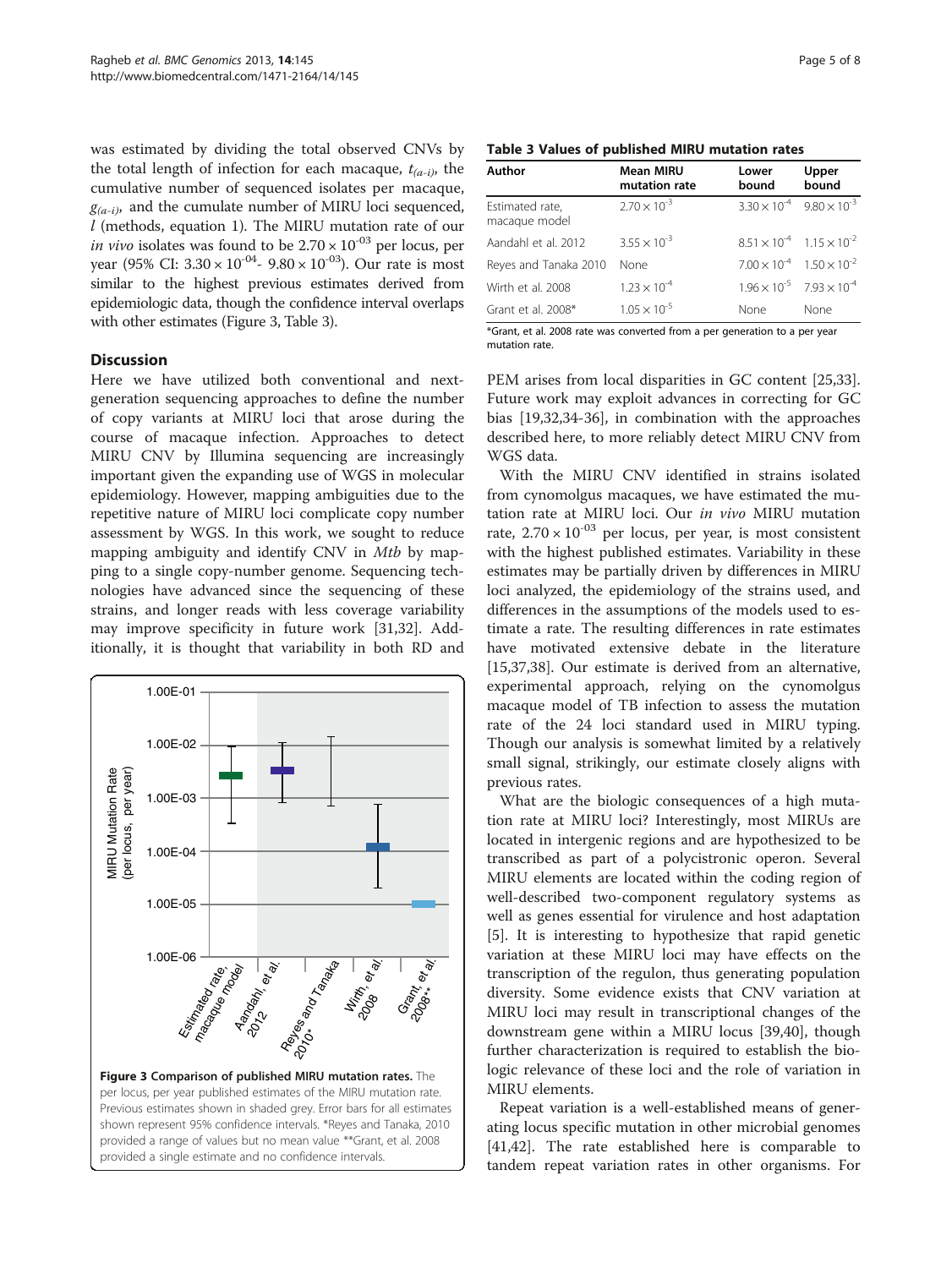<span id="page-5-0"></span>example, in Bacillus anthracis the estimated mutation rate of tandem repeat loci is reported to be roughly  $10^{-05}$ to  $10^{-04}$  per generation [[43\]](#page-7-0), while in pathogenic *E. coli* O157:H7, the rate is reported to be roughly  $6.4 \times 10^{-04}$ per generation [\[44\]](#page-7-0). The MIRU per generation mutation rate is between  $5.6 \times 10^{-06}$  and  $7.64 \times 10^{-05}$ , using the lower (18 hours) and upper (240 hours) estimates of generation times previously described [\[17](#page-6-0)]. It is important to note the loci analyzed in this study were selected from the larger set of MIRU loci for their relative stability, making them ideal for typing. The rate of variation in the remaining loci may vary from the rate reported here, especially in loci previously identified as hypermutable [[6\]](#page-6-0). While further work is needed to determine the biological consequences of MIRU variation, we have shown that there is potential for detecting MIRU variants by WGS and that the rate uncovered from macaque infection is consistent with the highest previous estimates.

# Conclusions

CNV in typing markers is an essential tool to differentiate and classify clinical strains, and quantitation of marker variation allows for enhanced interpretation of epidemiological data. In this study, we have used the macaque model of Mtb infection to estimate the MIRU mutation rate during the course of disease, and we have explored the use of WGS to assess MIRU copy number. Subsequent Sanger resequencing confirmed two of the four MIRU indels identified by PEM to a reduced copy genome, and from this we have estimated a per locus, per year mutation rate of  $2.70 \times 10^{-03}$ . This value agrees with the higher published estimations of MIRU mutation rates. Further assessment of RD and PEM as indicators for copy number may streamline minisatellite detection via WGS.

# Methods

# Preparation of isolates and Illumina sequencing

Infection of macaques and isolation of strains was performed as previously described [\[45\]](#page-7-0). Briefly, cynomolgus macaques were infected with a low dose (roughly 25 CFU/macaque), virulent strain (Mtb Erdman) by bronchoscopy. Infected macaques were allowed to progress to either latent or active disease. Nine infected macaques were selected (four active, three latent, two reactivated) and 33 bacterial isolates from 17 different lesions were chosen for study. Colonies were expanded for extraction of genomic DNA as described previously. Minimal expansion occurred between strain isolation and genomic extraction. An Illumina Genome Analyzer (Illumina) was used for WGS of isolated strains. A detailed protocol of WGS data analysis has been previously published [[17\]](#page-6-0).

#### WGS analysis of MIRU regions

75 basepair paired-end read data gathered from sequencing at the Broad Institute of MIT and Harvard were analyzed for MIRU CNV. Only strains containing sufficient sequencing coverage at the MIRU locus were analyzed. Sequences were mapped to a single copy H37Rv reference genome. This genome was created by reducing MIRU elements to a single copy at the 24 loci analyzed in the H37Rv genome [GenBank: AL123456]. If two MIRUs at the same locus contained a greater than 4 SNP difference, they were treated as unique MIRUs (denoted A and B) and were not collapsed to a single unit. Illumina fastq files were mapped to this reference genome with SSAHA2 using the Solexa defaults and allowing for paired end reads up to 700 bp [\[46\]](#page-7-0). Proper pairs were extracted using samtools. RD was calculated by including mate pairs traversing each reference coordinate with a perl script [[47](#page-7-0)]. The two-sided Wilcoxon rank sum test was used to compare the difference in mate pair distances when mapping to the H37Rv genome versus the single copy-number genome (Mathworks, Natick MA). This analysis was done both on reads mapping within the MIRU and reads mapping in the surrounding +/−100 bp. For this comparison Illumina fastq files were mapped to the H37Rv genome using the same parameters as used when mapping to the single copy-number genome.

To identify CNV in MIRUs, RD and mate pair distance values were obtained for 16 strains at 24 MIRU loci and 100 basepairs upstream and downstream of the MIRU element. Values at each coordinate were normalized to its mean RD and mate pair distance values for the window assessed. MATLAB was used to generate plots, mean RD values and standard deviations (MathWorks, Natick MA).

# Sanger sequencing of isolates and estimation of MIRU mutation rate

33 strains were PCR amplified at the 24-MIRU locus set. Primers sequences for these were previously published [[6\]](#page-6-0). Amplification was performed with the following reagents- 5 μl PCR buffer, 2% DMSO, 3 μl of 2.5 mM dNTPs, 3 μl of 10 mM of each primer, 20 ng of template, .5 μl of 250 U Taq polymerase, and water up to 50 μl. Thermocycler conditions were as follows: 95°C for 10:00, 30 cycles of: 95°C for :45, 68°C for :30, 72°C for :30, 72°C for 10:00. The MIRU mutation rate ( $\mu_{\text{MIRU}}$ ) was estimated from the number of indel events observed by Sanger sequencing (Genewiz, Cambridge MA).

Equation 1 describes the estimation of the MIRU mutation rate:

$$
\mu_{\text{MIRU}} = n \text{ indels} / \left( \sum \left( t_{(a-i)} \times g_{(a-i)} \times l \right) \right) \tag{1}
$$

Where *n* indels = total number of MIRU insertion or deletion events,  $t_{(a-i)}$  = duration of infection per macaque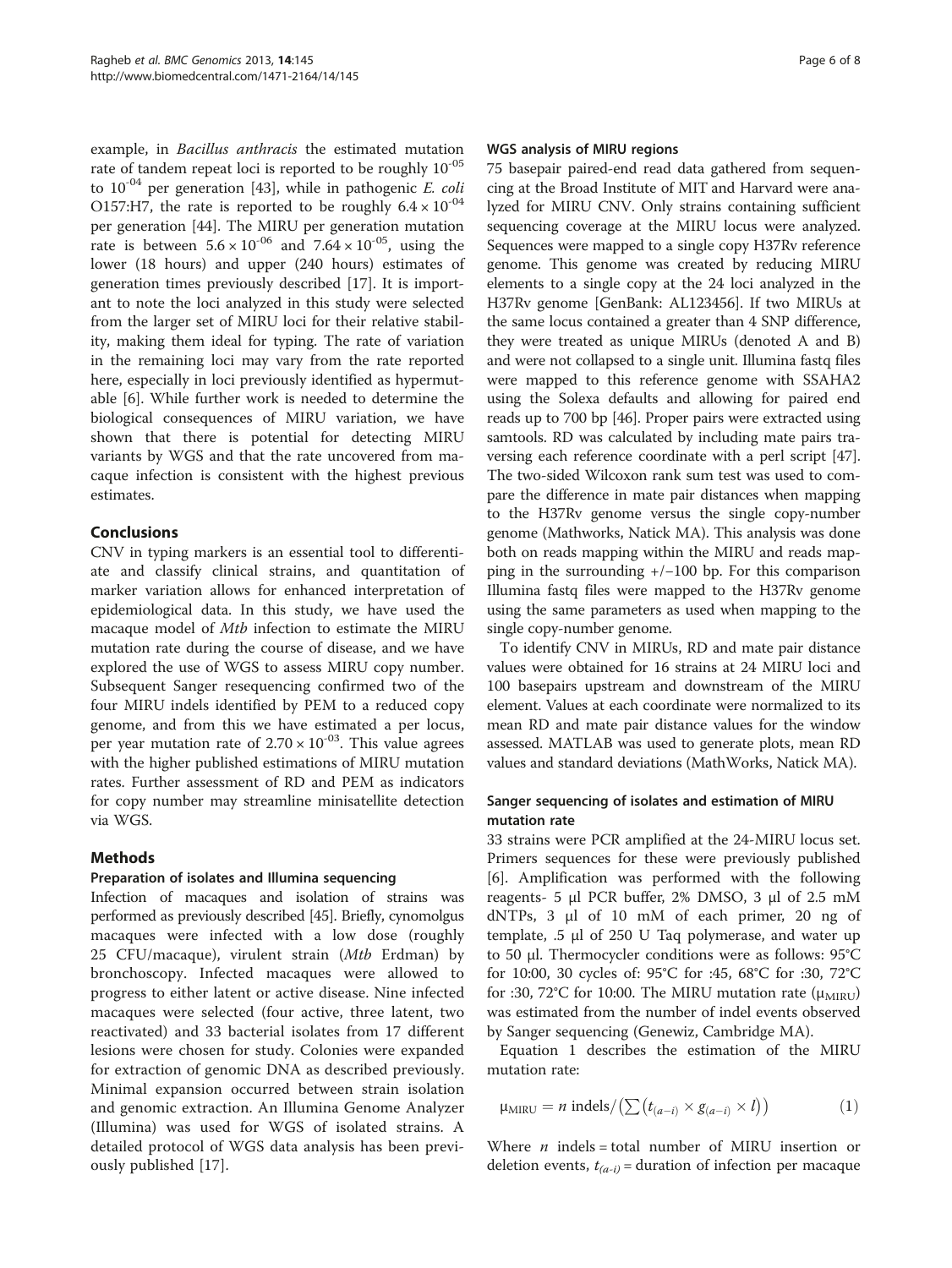<span id="page-6-0"></span>(in days),  $g_{(a-i)}$  = number of strains analyzed per macaque, and  $l =$  total number of MIRU loci analyzed.  $n$ indels is divided by the sum of the product of  $t$ ,  $g_{(a-i)}$ , and  $l_{(a-i)}$  per macaque. Because infection length and isolates acquired is variable between macaques, the formula must sum the product acquired for each individual macaque. A Poisson distribution was used to model the number of indels and estimate the 95% confidence interval. Estimation of the mutation rate and the confidence interval was generated using MATLAB (MathWorks, Natick MA).

# Additional file

[Additional file 1: Figure 1.](http://www.biomedcentral.com/content/supplementary/1471-2164-14-145-S1.pdf) Comparison of mate pair distance distribution from reads mapped to H37Rv versus single copy MIRU genome. (a) The distribution of mate pair distances from each sequencing read spanning the 3192 MIRU locus (+/- 100 bp) for strain G-2, for reads mapped to the H37Rv genome. (b) The distribution of mate pair distances from each sequencing read (for same strain and locus as (a)), for reads mapped to the single copy MIRU genome. For both (a) and (b), the bin size is set to 100. Bars in blue represent all MIRU sequencing reads +/- 100 bp while bars overlaid in green represent only the MIRU sequencing reads.

#### Abbreviations

MIRU: Mycobacterial interspersed repetitive unit; Mtb: Mycobacterium tuberculosis; CNV: Copy number variation; WGS: Whole-genome sequencing; RD: Read depth; PEM: Paired-end mapping; TB: Tuberculosis; VNTR: Variable number of tandem repeats; SNP: Single nucleotide polymorphism; Indel: Insertion/deletion; SD: Standard deviation.

#### Competing interests

The authors declare that they have no competing interests.

#### Authors' contributions

MNR and CBF designed and performed molecular studies, conducted the data analyses, prepared the figures and drafted the manuscript. MRC analyzed sequence data. PLL and JLF conducted the infection of the cynomolgus macaques, determined clinical state and acquired bacterial strains on necropsy. SMF designed the study, supervised experimental and molecular studies, and drafted the manuscript. All authors edited the manuscript.

#### Acknowledgements

This work was supported by a New Innovator's Award, DP2 0D001378 from the Director's Office of the National Institute of Health to S.M.F., by a subcontract from National Institute for Allergy and Infectious Diseases (NIAID) U19 AI076217 to S.M.F., by the US National Institutes of Health (NIH) RO1 HL075845 to J.L.F. and by the Bill and Melinda Gates Foundation (J.L.F.). The genome sequencing has been funded in part with federal funds from the National Institute of Allergy and Infectious Disease, US NIH, US Department of Health and Human Services, under contract no. HHSN266200400001C. Development of methodology to analyze genome sequences was funded in part by a Clinical Scientist Development Award to S.M.F. from the Doris Duke Charitable Foundation. We thank D. Gurgil of the Enterprise Research IS group at Partners Healthcare for his support and for provision of the HPC facilities. The content is solely the responsibility of the authors and does not necessarily represent the official views of the National Institutes of Health.

#### Author details

<sup>1</sup>Department of Immunology and Infectious Diseases, Harvard School of Public Health, Boston, MA, USA. <sup>2</sup>Department of Pediatrics, Children's Hospital of Pittsburgh of the University of Pittsburgh Medical Center, Pittsburgh, PA, USA. <sup>3</sup>Department of Microbiology and Molecular Genetics,

University of Pittsburgh School of Medicine, Pittsburgh, PA, USA. <sup>4</sup>Ragon Institute of MGH, MIT, and Harvard, Boston, MA, USA. <sup>5</sup>Broad Institute of MIT and Harvard, Cambridge, MA, USA.

#### Received: 20 December 2012 Accepted: 26 February 2013 Published: 5 March 2013

#### References

- 1. Eisenach KD, Crawford JT, Bates JH: Genetic relatedness among strains of the mycobacterium tuberculosis complex. Analysis of restriction fragment heterogeneity using cloned DNA probes. Am Rev Respir Dis 1986, 133(6):1065–1068.
- 2. Eisenach KD, Crawford JT, Bates JH: Repetitive DNA sequences as probes for mycobacterium tuberculosis. J Clin Microbiol 1988, 26(11):2240-2245.
- 3. Thierry D, Matsiota-Bernard P, Pitsouni E, Costopoulos C, Guesdon JL: Use of the insertion element IS6110 for DNA fingerprinting of mycobacterium tuberculosis isolates presenting various profiles of drug susceptibility. FEMS Immunol Med Microbiol 1993, 6(4):287–297.
- 4. Mazars E, Lesjean S, Banuls AL, Gilbert M, Vincent V, Gicquel B, Tibayrenc M, Locht C, Supply P: High-resolution minisatellite-based typing as a portable approach to global analysis of Mycobacterium tuberculosis molecular epidemiology. Proc Natl Acad Sci U S A 2001, 98(4):1901–1906.
- 5. Supply P, Magdalena J, Himpens S, Locht C: Identification of novel intergenic repetitive units in a mycobacterial two-component system operon. Mol Microbiol 1997, 26(5):991–1003.
- 6. Supply P, Allix C, Lesjean S, Cardoso-Oelemann M, Rusch-Gerdes S, Willery E, Savine E, de Haas P, van Deutekom H, Roring S, et al: Proposal for standardization of optimized mycobacterial interspersed repetitive unitvariable-number tandem repeat typing of mycobacterium tuberculosis. J Clin Microbiol 2006, 44(12):4498–4510.
- Spurgiesz RS, Quitugua TN, Smith KL, Schupp J, Palmer EG, Cox RA, Keim P: Molecular typing of mycobacterium tuberculosis by using nine novel variablenumber tandem repeats across the Beijing family and low-copy-number IS6110 isolates. J Clin Microbiol 2003, 41(9):4224–4230.
- Sun YJ, Bellamy R, Lee AS, Ng ST, Ravindran S, Wong SY, Locht C, Supply P, Paton NI: Use of mycobacterial interspersed repetitive unit-variable-number tandem repeat typing to examine genetic diversity of mycobacterium tuberculosis in Singapore. J Clin Microbiol 2004, 42(5):1986-1993.
- Valcheva V, Mokrousov I, Rastogi N, Narvskaya O, Markova N: Molecular characterization of mycobacterium tuberculosis isolates from different regions of Bulgaria. J Clin Microbiol 2008, 46(3):1014–1018.
- 10. Christianson S, Wolfe J, Orr P, Karlowsky J, Levett PN, Horsman GB, Thibert L, Tang P, Sharma MK: Evaluation of 24 locus MIRU-VNTR genotyping of mycobacterium tuberculosis isolates in Canada. Tuberculosis (Edinb) 2010,  $90(1)$  $31-38$
- 11. Yeh RW, Ponce De Leon A, Agasino CB, Hahn JA, Daley CL, Hopewell PC, Small PM: Stability of mycobacterium tuberculosis DNA genotypes. J Infect Dis 1998, 177(4):1107–1111.
- 12. Gardy JL, Johnston JC, Ho Sui SJ, Cook VJ, Shah L, Brodkin E, Rempel S, Moore R, Zhao Y, Holt R, et al: Whole-genome sequencing and socialnetwork analysis of a tuberculosis outbreak. N Engl J Med 2011, 364(8):730–739.
- 13. Grant A, Arnold C, Thorne N, Gharbia S, Underwood A: Mathematical modelling of mycobacterium tuberculosis VNTR loci estimates a very slow mutation rate for the repeats. J Mol Evol 2008, 66(6):565-574
- 14. Wirth T, Hildebrand F, Allix-Beguec C, Wolbeling F, Kubica T, Kremer K, van Soolingen D, Rusch-Gerdes S, Locht C, Brisse S, et al: Origin, spread and demography of the mycobacterium tuberculosis complex. PLoS Pathog 2008, 4(9):e1000160.
- 15. Reyes JF, Tanaka MM: Mutation rates of spoligotypes and variable numbers of tandem repeat loci in mycobacterium tuberculosis. Infect Genet Evol 2010, 10(7):1046–1051.
- 16. Aandahl RZ, Reyes JF, Sisson SA, Tanaka MM: A model-based Bayesian estimation of the rate of evolution of VNTR loci in mycobacterium tuberculosis. PLoS Comput Biol 2012, 8(6):e1002573.
- 17. Ford CB, Lin PL, Chase MR, Shah RR, Iartchouk O, Galagan J, Mohaideen N, Ioerger TR, Sacchettini JC, Lipsitch M, et al: Use of whole genome sequencing to estimate the mutation rate of mycobacterium tuberculosis during latent infection. Nat Genet 2011, 43(5):482–486.
- 18. Capuano SV, 3rd Croix DA, Pawar S, Zinovik A, Myers A, Lin PL, Bissel S, Fuhrman C, Klein E, Flynn JL: Experimental mycobacterium tuberculosis